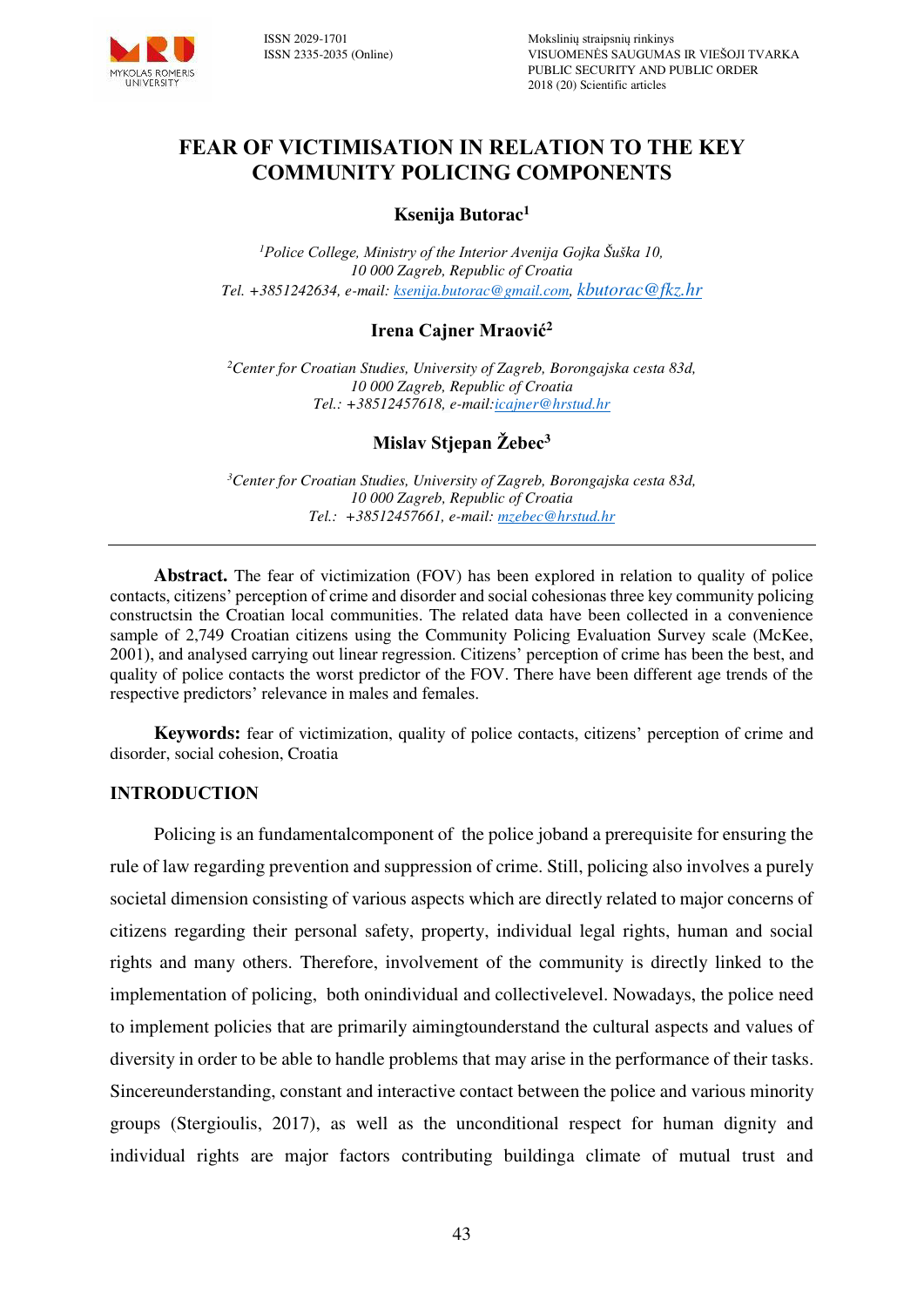

constructive cooperation absolutely necessary for an efficient and effective community policing. The results of relevant surveys on community policing have shown that close cooperation between the community and the police increases the level of citizen's satisfaction withthe police work, reduces the fear of crime and generally improves the level of community life (Kappeler & Gaines, 2015).

A variety of empirical researches has been conducted on different aspects of community policing, like its effects on crime, fear of crime, citizen satisfaction with police, police officers' job satisfaction. Most researchesshowedthat citizens who are satisfied with the police are less likely to fear victimization, more likely to cooperate with the police, and even less likely to commit crime (Tyler, 2003). Feeling of safety is important determinant of citizen satisfaction studied by many researchers. Warr (2000, 453-454) differentiates between fear of crime and perception of risk by defining fear of crime as 'an emotion, a feeling of alarm or dread caused by an awareness or expectation of danger.' It involves a variety of emotional states, attitudes or perceptions. The fear is a reaction to the perceived environment or to the immediate threats, not a perception of that environment. Warr considers perceived risk of harm a proximate cause of fear of crime. Most researches suggested that people who have a great sense of safety and who rate their neighborhoods favorably hold a higher opinion of police controlling forindividual characteristics such as race and age (Hwang, McGarrell & Benson, 2006). In compatible with these findings, satisfaction with police and fear of crime were found to be negatively related with one another (Scheider, Rowell & Bezdikian, 2003). Fear of crime is a serious individualand community-level problem in urban and suburban areas, influencing how freely people move about the places where they live (Liska, Sanchirico & Reed, 1988). It is related with people's emotional responses and feelings of vulnerability in the case of dangerous conditions or the possibility of victimization. Fear of crime might only shadow the actual incidence of crime, but it certainly seems to damage psychological wellbeing and decrease collective trust and cohesion (Jackson & Stafford, 2009).

Victimization is also found to be a significant factor that changes the individual's perception of safety feeling and fear of crime, leading a change in their attitudes towards police (Tewksbury & West, 2001).It has also been found that victimization experience is related to dysfunctional worry (an experience that in and of itself erodes quality of life), but not with functional worry (an experience that motivates vigilance and routine precaution), and that social concerns about neighbourhood disorder and levels of social cohesion or collective efficacy are strongly associated with both functionaland dysfunctional worry about crime (Jackson & Gray, 2010). Namely, previous research on the fear of crime has focused almost exclusively on the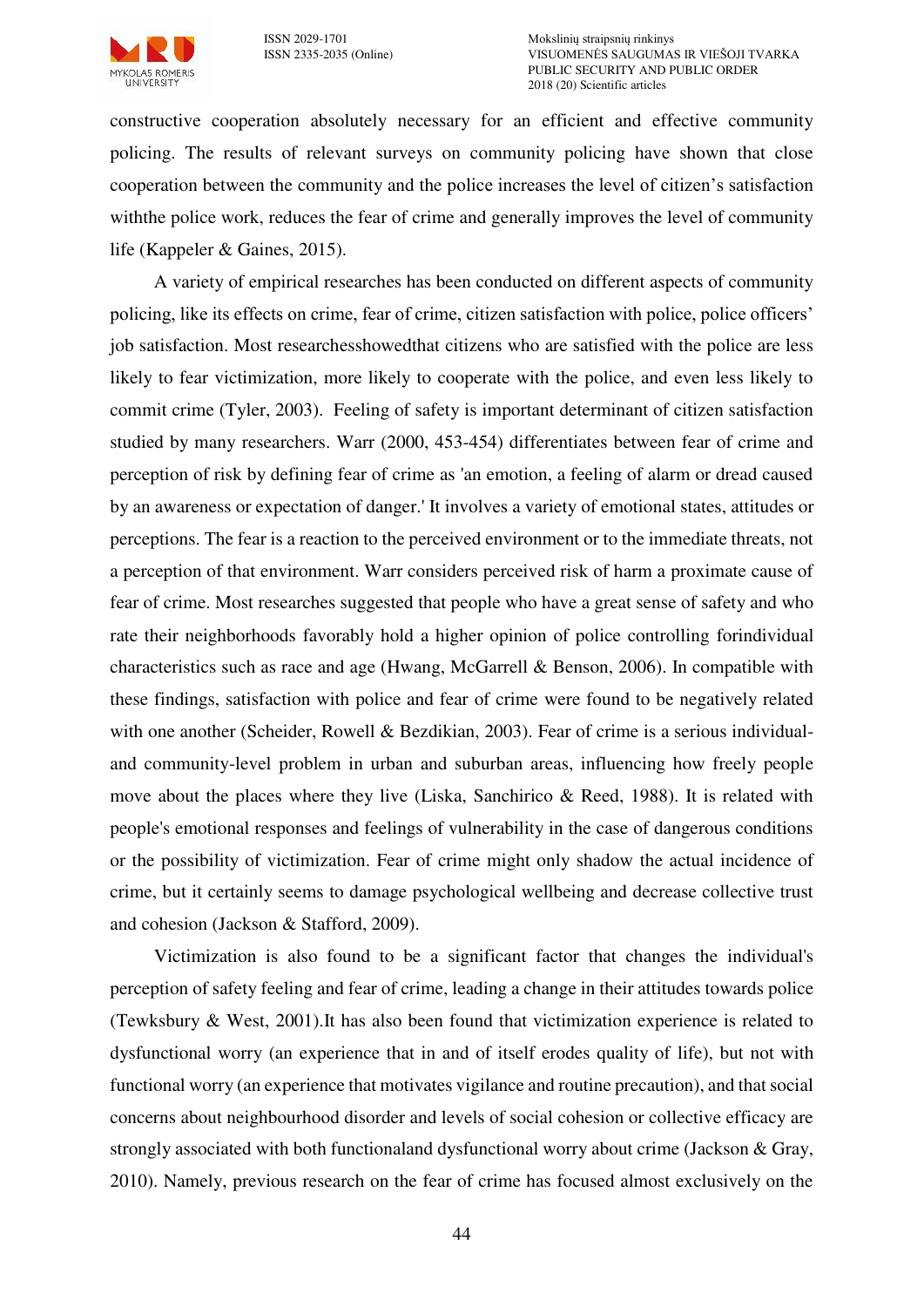

ISSN 2029-1701 Mokslinių straipsnių rinkinys VISUOMENĖS SAUGUMAS IR VIEŠOJI TVARKA PUBLIC SECURITY AND PUBLIC ORDER 2018 (20) Scientific articles

negative, demaging face of public anxieties and public perceptions of risk on health and well being. In this regard Sacco (1993) and Ditton & Innes (2005) pointed out, hardly any attention has been given to the motivational aspects of emotion and to the valuable capacity of fear and its potential to motivate, problem solve, and alert the individual to potential threat.

It used to becommon in the literature to refer that some socio-demographic characteristics were independently associated with citizen satisfaction with police. Current studies focus more on the analysis of neighborhood context, police contact, victimization, and other safety issues which are mediated or moderated by socio-demographic characteristics (Yuksel & Tepe, 2013).In general, there are more consistent findings for race than most other demographic characteristics such as sex, age, or socioeconomic status (Nofziger & Williams, 2005).Sexis the most consistent predictor of personal fear of crime and remained so duringdecades of research. Namely, women are almost always more afraid of crime, no matter how, when or where the measurement was performed. Studies in the United States, England,as well as in some European countries have found women to be more afraid of crime (Adu-Mireku, 2002; Goodey, 1997; Softas-Nall, Bardos & Fakinos, 1995; see also Warr, 1994, for a review). This applies to all racial and ethnic groups as well as to social classes. Early research on fear has revealedthatdespite the fact that women are less likely to be victimized by street crime, they and the elderly were the most fearful, and this became known as the paradox of fear (Warr, 1994). After these early findings, researchers focused on finding the reasonswhy women and the elderly might be more afraid. Much of the criticism of this early work focused on the poor measures of fear used in most studies, including their inability to distinguish the emotional feeling of fear from the cognitive component of perceived risk and the fact that measures did not make distinctionamong fears of different offenses (Kenneth Ferraro and Randy LaGrange). Although findings on age differences in fear became inconsistent as measures improved, sex differences in fear consistently remains.

One of the most basic and straightforward arguments for greater fear among women is that they are physically more vulnerable to being victimized and consequently wounded in case of victimization, due to their generally smaller and weaker statures compared to their male counterparts (Skogan & Maxfield, 1981). Moreover, vulnerability, especially to violence, was considered as one of the mainfeminine characteristics while being dangerous as one of the main characteristics of masculinity. Hollander (2001) asserted that women might be more likely to express more fear than they felt and men to express less fear than they felt, specifically as a way of meeting society's expectations of how they should behave (see also Sutton & Farrall, 2005 who, based on work in Scotland, argue that this is more true for men). In support of the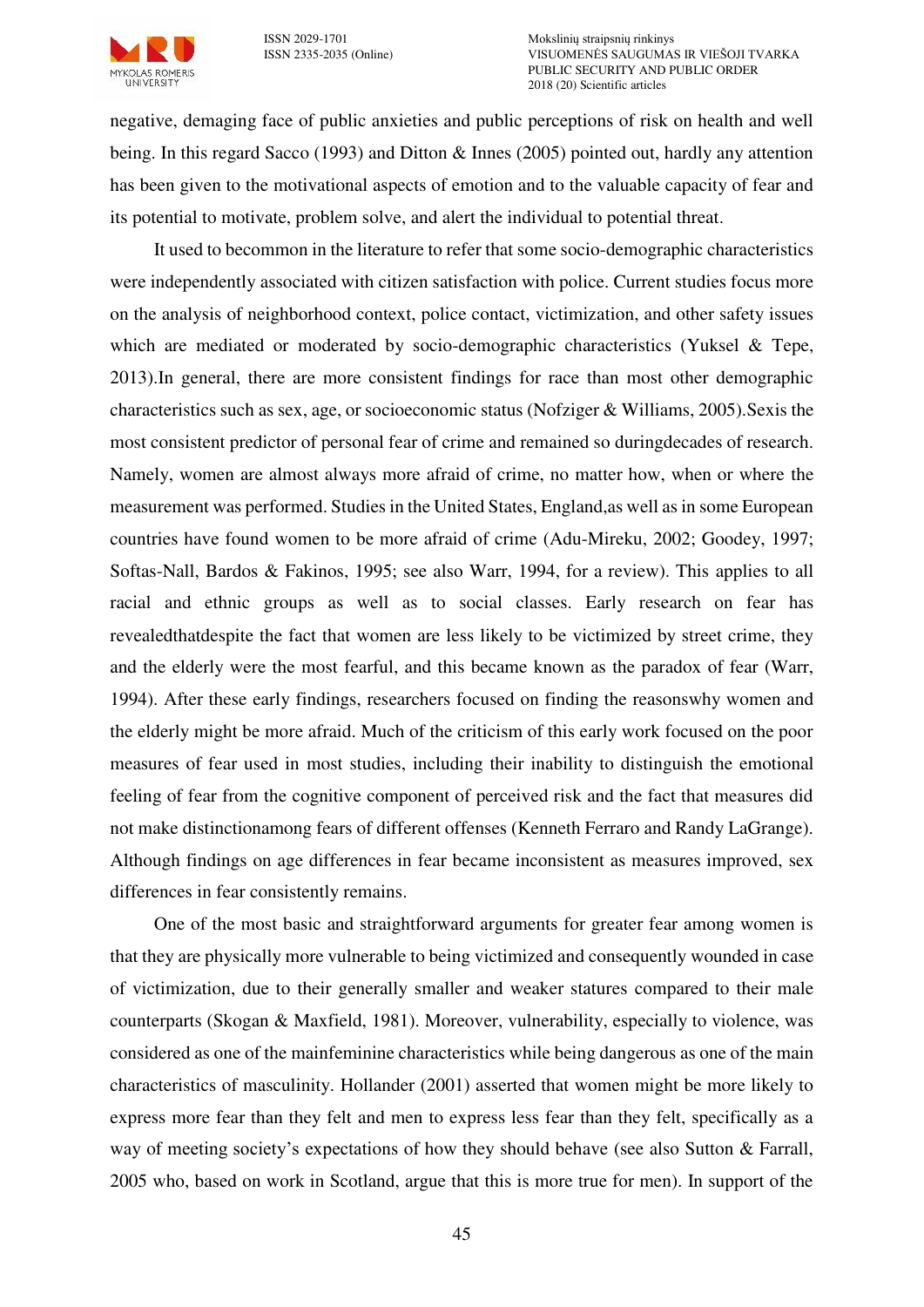

ISSN 2029-1701 Mokslinių straipsnių rinkinys VISUOMENĖS SAUGUMAS IR VIEŠOJI TVARKA PUBLIC SECURITY AND PUBLIC ORDER 2018 (20) Scientific articles

socialization argument, a study conducted in Belgium (Cops & Pleysier, 2011) found that it was not the sex of the respondent but their gender identity that mattered most. Both, males and females who had more masculine attitudes and behaviors were less afraid.Most explanations for the lack of expressed fear of crime amongmen also points to the importance of societal expectations of how men and women should act.Specifically, as Goodey (1997) who conducted research in England has argued, the existence of "hegemonic masculinity," in which young, strong, heterosexual, white men are valued more and males who are older, weaker, homosexual, and/or minority are valued less, is a primary factor in the lack of expressed fear among adult men.In other words, expressing fear of crime is a sign of weakness, and being considered "weak" is not desirable for those who want to be considered masculine. Consequently, some considerthat many men are really afraid of crime, but studies are unable to adequately measure their personal fear because even fearful men may not admit it to a researcher.May (2001, 167) has namedthis fear, related to physical weakness and feelings of inadequate personal power among some men, "the shadow of powerlessness."Others considerthat men are not actually very afraid of crime as long as they feel in control of the situation (e.g., if they know well the areas they are in and if they can avoid altercations with others, by hanging in groups and being prepared to react aggressively if negative interactions arise) (see Brownlow, 2005; Rader, 2010).

Although community policing efforts have been evident across the world for decades, its implementation and evaluation in post-socialist countries like Croatia have received insufficient attention. Nevertheless the fact remains that a lot of individual enthusiasm, as compensation for system deficiencies, has been invested and lot of good work has been done during almost fifteen years, which has resulted in many positive changes in the police and in the community (Butorac & Cajner Mraović, 2017).

This paper attempts to shed light on citizen fear of victimization (PFV) which has been explored in relation to quality of police contacts (QPC), citizens' perception of crime and disorder (PCD) and community cohesion (CC)which are representing the main components of the community policing model in the Croatian local communities. Our hypothesis is that those who feel fear of crime and disorder express more personal fear of victimization and less citizen satisfaction with police followed by decline of social cohesion in the community.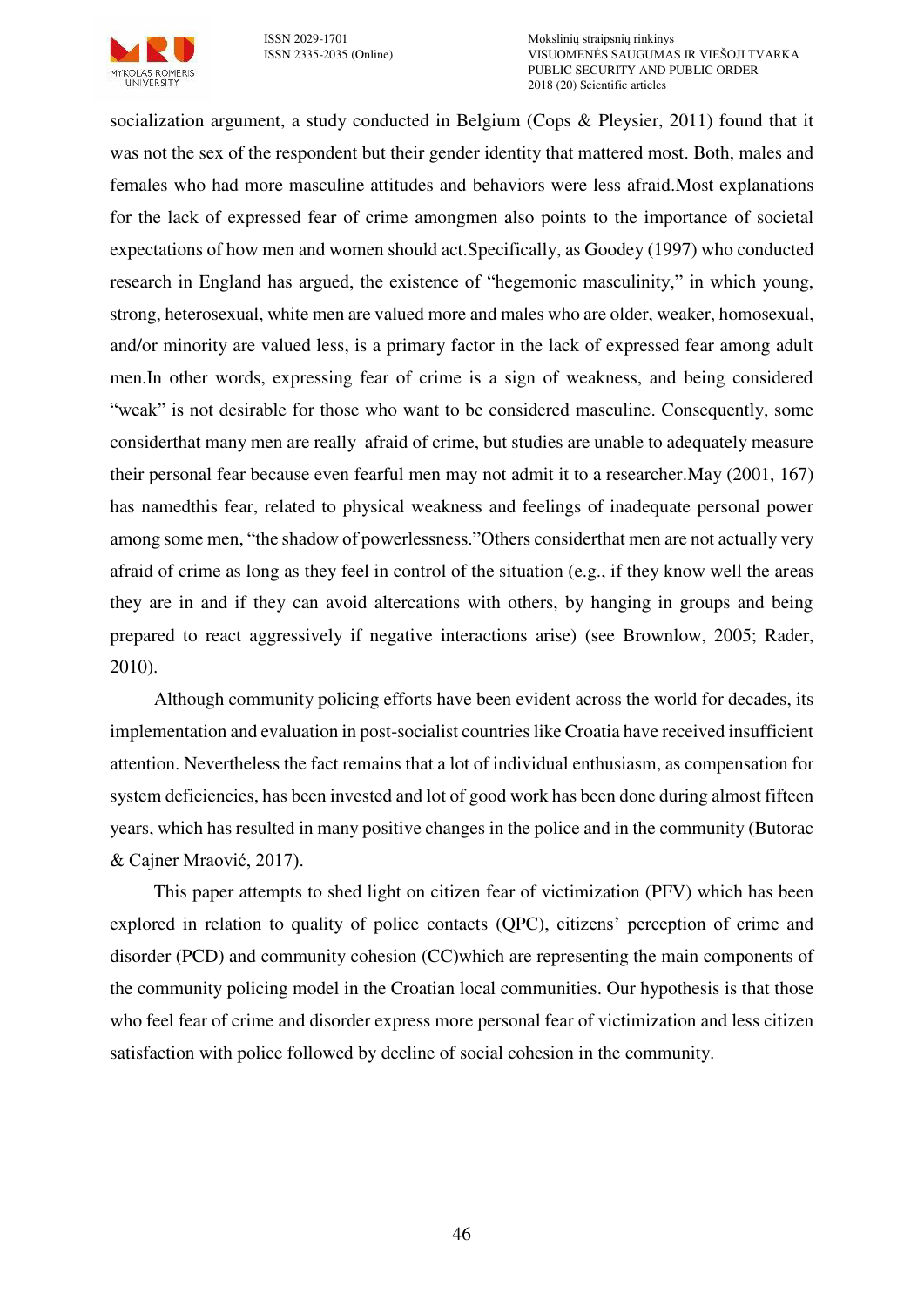

ISSN 2029-1701 Mokslinių straipsnių rinkinys VISUOMENĖS SAUGUMAS IR VIEŠOJI TVARKA PUBLIC SECURITY AND PUBLIC ORDER 2018 (20) Scientific articles

# **1. METHODOLOGY**

# **1. 1. SAMPLE DESCRIPTION**

The research was conducted in 21 counties in Croatia in 2017. The related data have been collected in a convenience sample of 2,749 Croatian citizens using Lickert-scale items in the *Community Policing Evaluation Survey scale* (McKee, 2001)across sex and age.Data was collected from citizens on a voluntarily basis in public places.The response rate for the citizen survey was 97%. The sample characteristics are generally close to census data demographics in these regions.Linear regression analysis has been performed.

# **1.2. INSTRUMENT**

The Community Policing Evaluation Survey scale contained interrelated four sets of variables. These were (a) quality of contact between the police and local residents, (b) the perception of the level of crime and disorder, (c) fear of victimization, and (d) level of community cohesion. The first part of the questionnaire consists of questions referring to the quality of contacts between the police and citizens. The second part of the questionnaire includes questions on the perception of crime and disorder, and the third part refers to fear of victimization. The fourth set consists of questions on community integration. The last part of the questionnaire refers to demographic data.In this regard, gender and age were examined**.** Respondents rated their satisfaction with community policing using a Likert scale from 1 to 5.The claims made by the authors were adjusted to suit Croatian cultural environment.

#### **2. RESULTS AND DISCUSSION**

# **2.3. FEAR OF VICTIMISATION IN RELATION TO THE KEY COMMUNITY POLICING COMPONENTS**

The previous work (e.g. Franklin & Franklin, 2008, Kanan& Pruitt, 2002, Silverman & Della-Giustina, 2001) suggests that the personal fear of victimization (PFV) should be significantly determined with three components of community policing - (1) quality of police contacts (QPC), (2) perception of crime and disorder (PCD), and (3) community cohesion (CC).

This study hypothesizes a relation between perception of crime and disorder (PCD), quality of police contacts with citizens (QPC), community cohesion (CC), and personal fear of crime (PFV) across sex and age.In the sample of 2,671 participants who had the results in all 4 observed variables, it was established that PCD, CC and QPC significantly determine PFV (F=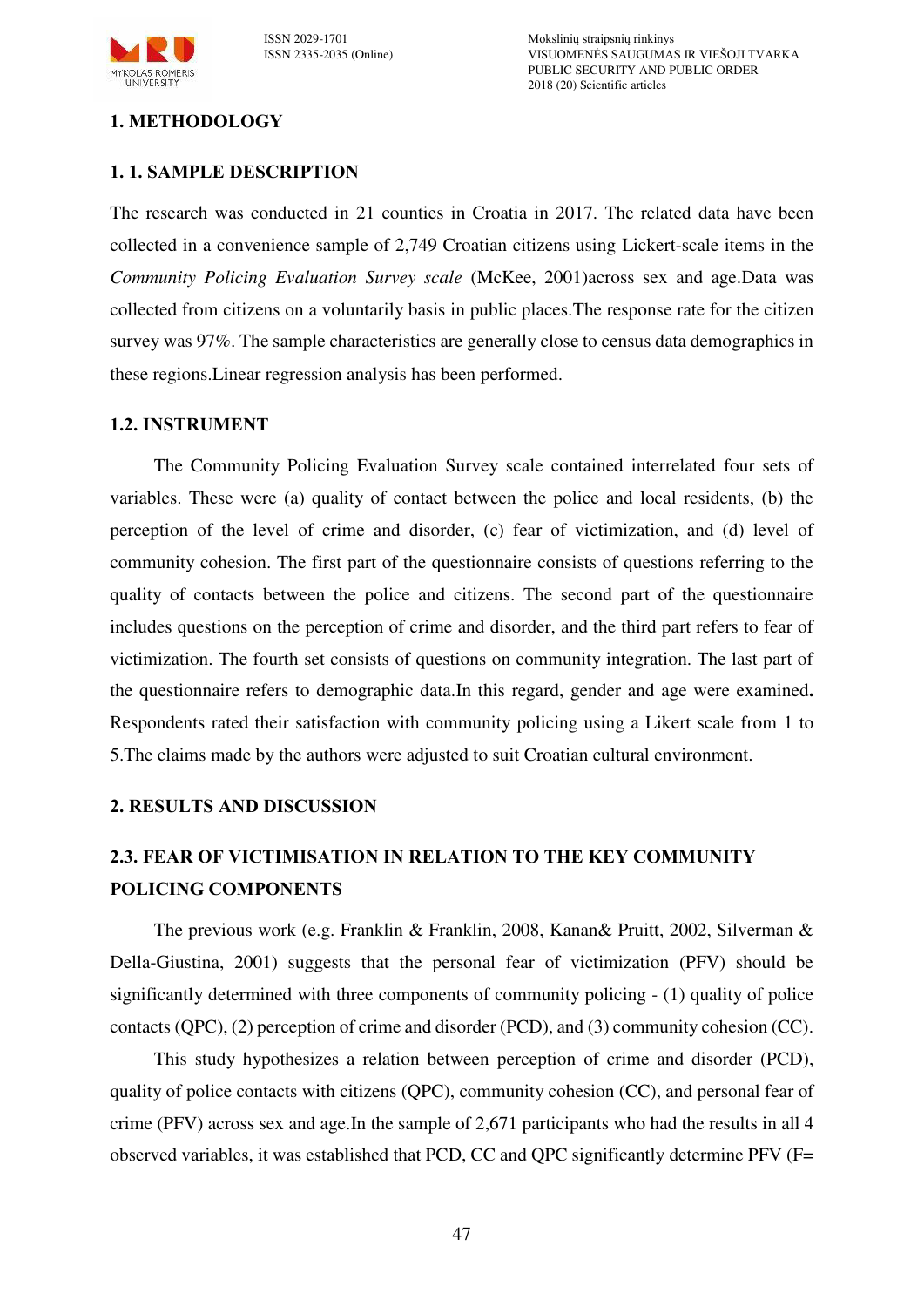

524,8; df<sub>1</sub>=3; df<sub>2</sub>=2667; p<0,001) explaining nearly 40% of the variation of all SOV results (adjusted  $R^2 = 0,370$ ).



## **Graph 1.** Scatterplot: FOV vs regression standardized predicted value of PFV

Certain differences in the values of the descriptive statistics and the significant interrelationship of the predictors requires relevant β-ponders to be considered in order to evaluate the importance of each predictor.

| <b>Table 1</b> Mutual correlations and descriptive statistics of dependent variable and predictors  |
|-----------------------------------------------------------------------------------------------------|
| with related standardized regression coefficients $(\beta)$ calculated on the whole sample of 2,749 |
| participants                                                                                        |

|                  | <b>Descriptive statistics</b> |           | Pearson r  |            |       | Linear regression |       |        |              |
|------------------|-------------------------------|-----------|------------|------------|-------|-------------------|-------|--------|--------------|
| <b>Variables</b> | $\boldsymbol{M}$              | <i>SD</i> | $min$ -max | <i>PCD</i> | CC    | OPC               |       |        |              |
| <b>PFV</b>       | 19,5                          | 4,40      | $5 - 25$   | 0.571      | 0,396 | 0,322             |       |        |              |
| <b>PCD</b>       | 18,0                          | 4,33      | $5 - 25$   |            | 0,361 | 0,382             | 0.473 | 27.499 | $\leq 0.001$ |
| CC               | 18,3                          | 4.78      | $5 - 25$   |            |       | 0,366             | 0,2   | 11,725 | $\leq 0.001$ |
| <b>QPC</b>       | 17,3                          | 4,06      | $5 - 25$   |            |       |                   | 0,068 | 3,961  | $\leq 0.001$ |

Considering that the PFV and PCD scales are counter-orientated to CC and QPC scales, Table 1 shows that in Croatia:

• PFV and PCD are below, and CC and QPC above the theoretical average (which is

15),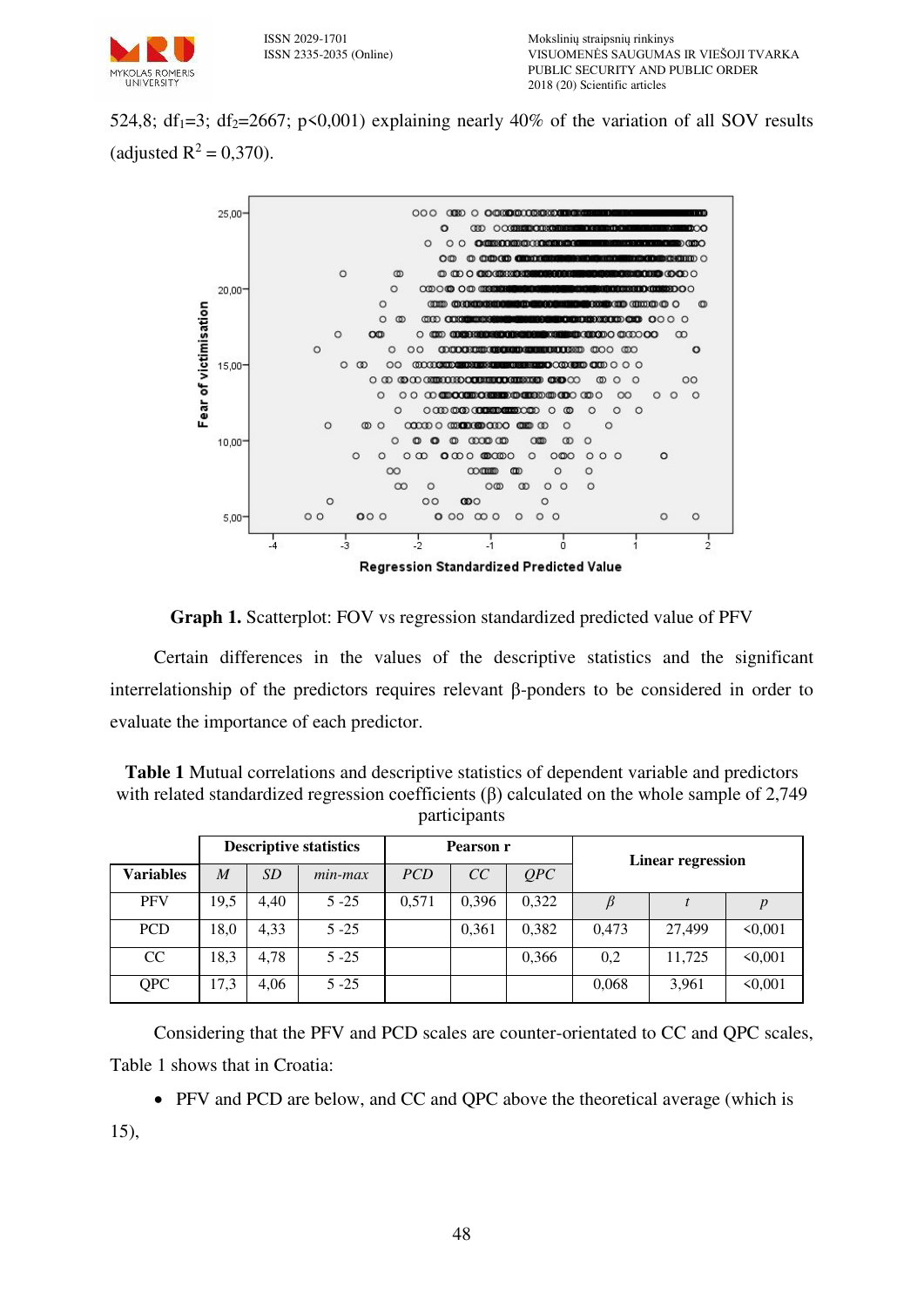

• Results of all observed variables are optimally dispersed variability coefficient ranged

from 22.6% to 26.2%),

- Distribution of all 4 observed variables is negative asymmetric,
- Correlations among all variables are of the expected direction;
- Correlations between the predictors are generally low
- Correlation of criteria with predictors ranges from low to medium high

PCD, CC and QPC are of different importance for prediction of PFV because PCD is 2.4 times more important than CC, and CC is 2.9 times more important predictor than QPC.

Earlier analysis of QPC correlation with PCD and PFV on different age-and-sexr subsamples showed that the relationship between these components of police functioning in the community depends on age and sexr. Therefore, it was justified to consider whether and how the regression forecast of PCD, CC and QPC depends on the age and sexgroup of citizens of the Republic of Croatia. Considering that the entire sample of participants was balanced by sex (49.4% of female sex) and involved the age range of 8 to 91 years, it was distributed into 6 ageand-sexgroups.

**Table 2** Participants' distribution into 6 sex-age groups of the examined sample

|     |        | age (years)     |          |               |  |  |
|-----|--------|-----------------|----------|---------------|--|--|
|     |        | younger than 31 | 31 to 50 | older than 50 |  |  |
| sex | female | 501             | 530      | 271           |  |  |
|     | male   | 558             | 517      | 264           |  |  |

**Table 3** Linear regression outcomes of personal fear of victimization (PFV) prediction by citizens' perception of crime and disorder (PCD), community cohesion (CC) and quality of police contacts (QPC) in 6 sex-age groups of the examined sample.

|        | younger than 31                           | 31 to 50                                           | older than 50                                |
|--------|-------------------------------------------|----------------------------------------------------|----------------------------------------------|
|        | $R^2=0,334$ ; F= 94,2; p<0,001            | $R^2=0,370$ ; F= 102,1; p<0,001                    | $R^2=0,31$ ; F= 39,6; p<0,001                |
| male   | B <sub>CPOC</sub> =0,475; t=12,8; p<0,001 | $\beta$ CPOC=0,487; t=12,7; p<0,001                | $\beta$ CPOC=0,488; t=8,4; p<0,001           |
|        | $B_{CC} = 0,147$ ; t=3,9; p<0,001         | $\beta_{CC} = 0.231$ ; t=6,0; p<0,001              | $\beta_{CC} = 0, 135; t = 2, 3; p < 0, 05$   |
|        | $B_{QOPC} = 0,107$ , t=2,9; p<0,01        | $\beta_{QOPC} = 0.01$ , t=0,3; p>0,05              | $\beta_{\text{QOPC}} = 0.02$ , t=0,4; p>0,05 |
| female | $R^2=0,411$ ; F= 117,4; p<0,001           | $R^2=0,393; F=115,3; p\leq 0,001$                  | $R^2=0,423$ ; F= 67,1; p<0,001               |
|        | $\beta_{CPOC} = 0,498$ ; t=12,6; p<0,001  | $\beta_{\text{CPOC}} = 0,460; t = 11,9; p < 0,001$ | $\beta_{CPOC} = 0,355$ ; t=6,5; p<0,001      |
|        | Bcc=0,195; t=5,0; p<0,001                 | $\beta_{CC} = 0,203$ ; t=5,5; p<0,001              | $\beta_{CC} = 0,337$ ; t=6,2; p<0,001        |
|        | $\beta_{QOPC} = 0.073$ , t=1,9; p>0,05    | $\beta_{QOPC} = 0,122$ ; t=3,1; p<0,01             | $\beta_{QOPC} = 0,117, t = 2,1; p < 0,05$    |
|        |                                           |                                                    |                                              |

Table 3 clearly shows that on the observed sample of citizens of the Republic of Croatia: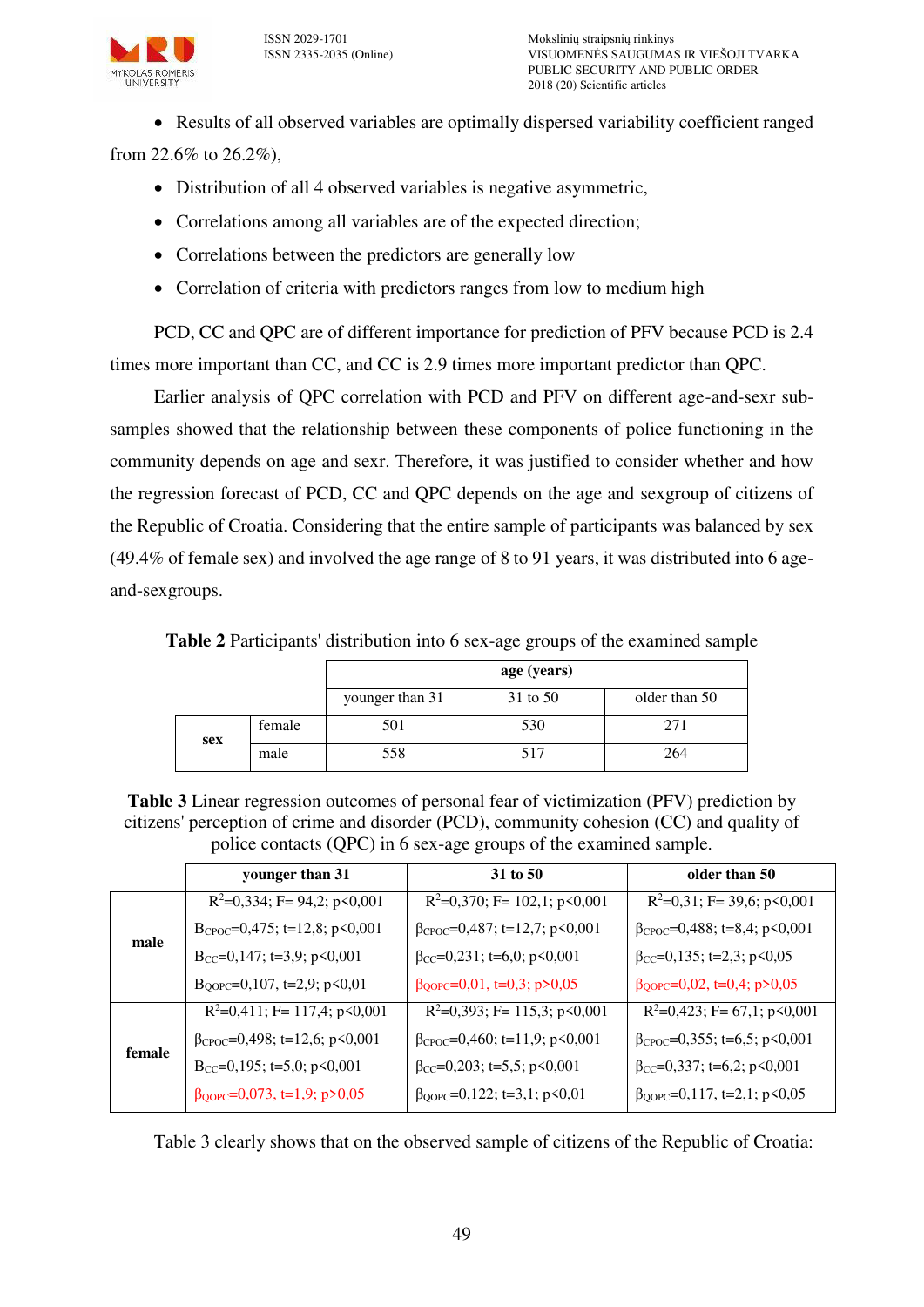

a) PFV with PCD, CC and QPC are systematically better predicted on female participants (7% more variants than on male participants are explained) and the best similarities in prediction success are in the middle age;

b) Success of prediction of PFV with PCD, CC and QPC shows no systematic change in age, but it is indicative that this success is lowest on older men, and the highest on older women;

c) Besides QPC, which in the 50% sex-age groups is not statistically significant, the remaining predictors are statistically significant in all sex-age groups;

d) In all sex-age groups - except for older women, where it's slightly better - PCD is more than twice the better predictor than CC;

e) In all sex-age groups - except for young men and middle-aged women, where it's slightly better - the CC is more than twice the better predictor than QPC;

f) For male participants, the difference in importance of three predictors is on average higher than for female participants;

g) For female participants, the predictive importance of PCD with the age decreases, while the predictive importance of CC and OPC increases; For male participants, the predictive importance of PCD with the age increases and the importance of QPC decreases, while the predictive importance of the CC does not show systematic changes.

To sum up, the correlation of personal fear of crime (PFV) and three predictors: perception of crime and disorder (PCD), quality of police contacts with citizens (QPC) and community cohesion (CC) accross sex and age is statistically significant. Citizens' PCD has been the best, and QPC the worst predictor of thePFV. Consequently, PFV is most affected by PCD, followed by CC and significantly and multiply less by QPC. There were a different age trends of the respective predictors' relevance in males and females. This is particularly distinctive for older men and women of younger age. Police contacts with certain categories of citizens, especially with younger men and older women, are unworthy regardingr fear of citizen victimization.

It is obvious in our study that safety feeling in Croatia is a strong indicator of citizens' (dis)satisfaction*with police* encounters. The analysis confirmed the previously mentioned findings that those who feel unsafe express more personal fear of victimization and less citizen satisfaction with police due to the great lack of contact with the police, respectively general decrease of citizen confidence in the police. Evidently there is a communication scarcity in this regard and apparently community policing barely exists. On the other hand, feeling of safety in the local communities might not be related directly with the real crime rates or safety problems.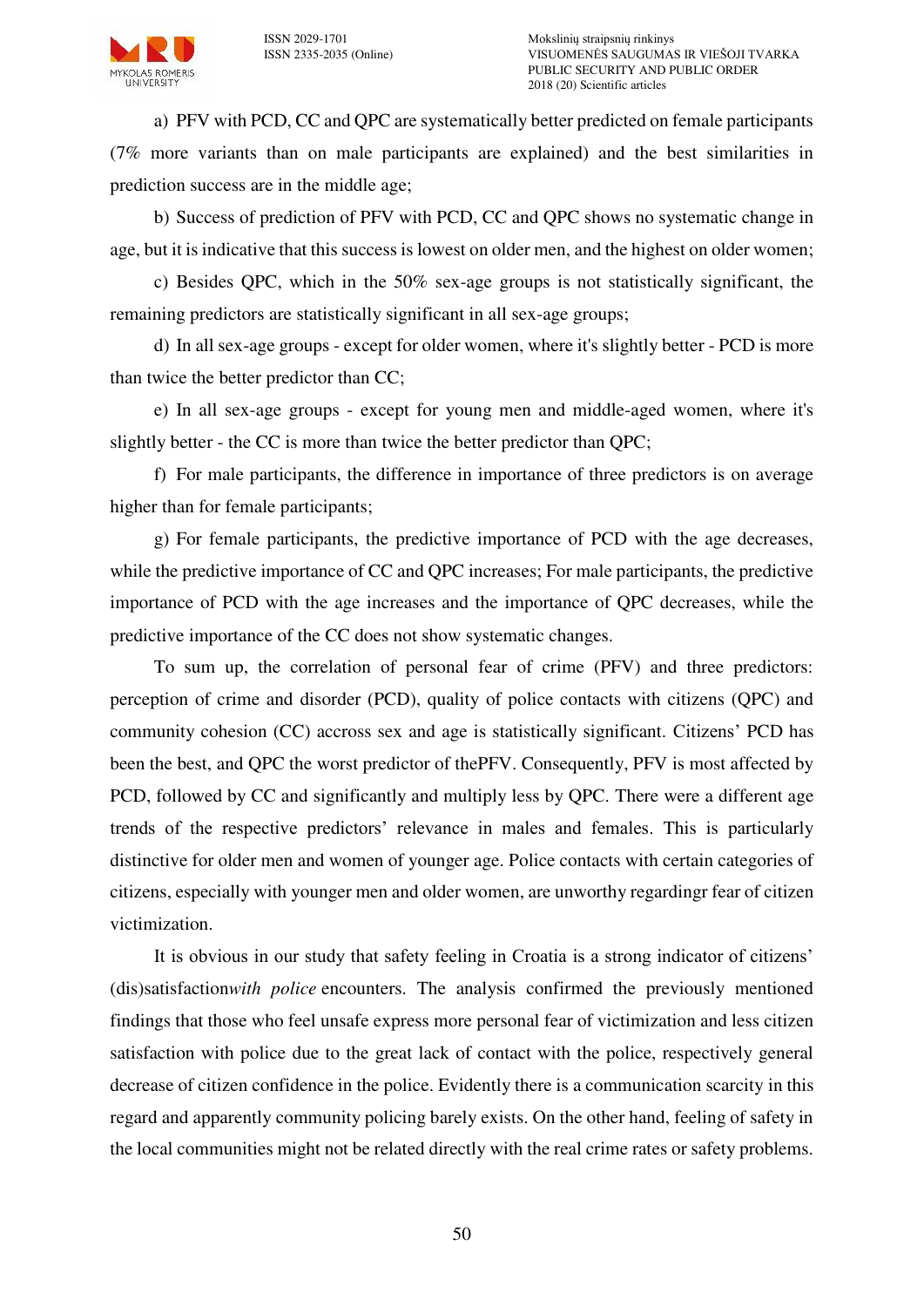

It might be result of erosion on the quality of life,culture of violence, media attention on crime misinformation, and so forth.

According to characteristics typically associated with older man and younger women facilitators of fear may include factors such as increased vulnerability and/or disorderly local surroundings that would lead a rational individual to be more or less fearful. In addition, fear of crime is understood through characteristics that inhibit or reduce the grounds for fear. Physical vulnerability operationalized as decreased strength and mobility relates to the perception of increased risk to physical assault. In particular, older individuals are typically less mobile and, as a result, may be less able to run away from threat and/or resist physical attack. Similarly, women are typically physically weaker (in part because of socialized passivity) in terms of biological differences in strength and muscular capacity compared with males (e.g., Bale, 1992).

Furthermore, a quite low level of citizens' bonding, both among themselves and with the police, and related incivilities in the Croatian local communitiesmight be the manifestations of physical and social disorder that threaten individual residents more than the actual experience of crime (Worrall, 2006). The physical decay and deterioration of a neighborhood signify a lack of local concern and the absence of informal social controls, leading to citizen perceptions of neighborhood disorder. Perception of disorder is likely translated into environmental uncertainty and perceived threats to personal safety. The findings also indicate that citizens feel weak connection with their neighborhood. Social integration may differentially influence female fear when compared with male fear as a result of the relational and interdependent nature of feminine gender role socialization. Disorderly neighborhood surroundings thus may engender increased feelings of fear for women, compared with their male counterparts, as a result of definitions of danger and perceptions of threatening situations. Perceptions of disorder and incivility may also differentially affect feelings of fear among women as a result of differences in gender role socialization.

#### **CONCLUSION**

This survey is limited to just three community policing components in relation to citizens' fear of victimization, but we believe these components are crucial for community policing assessment from the citizens' point of view. The current analysis fills this gap in the literature by testing "mainstream" fear of crime theory on separate female and male samples with the intent of gaining insight into the potential differential effect of traditional models across female and male populations. Our analysis in this particular study still relies on basically to self-report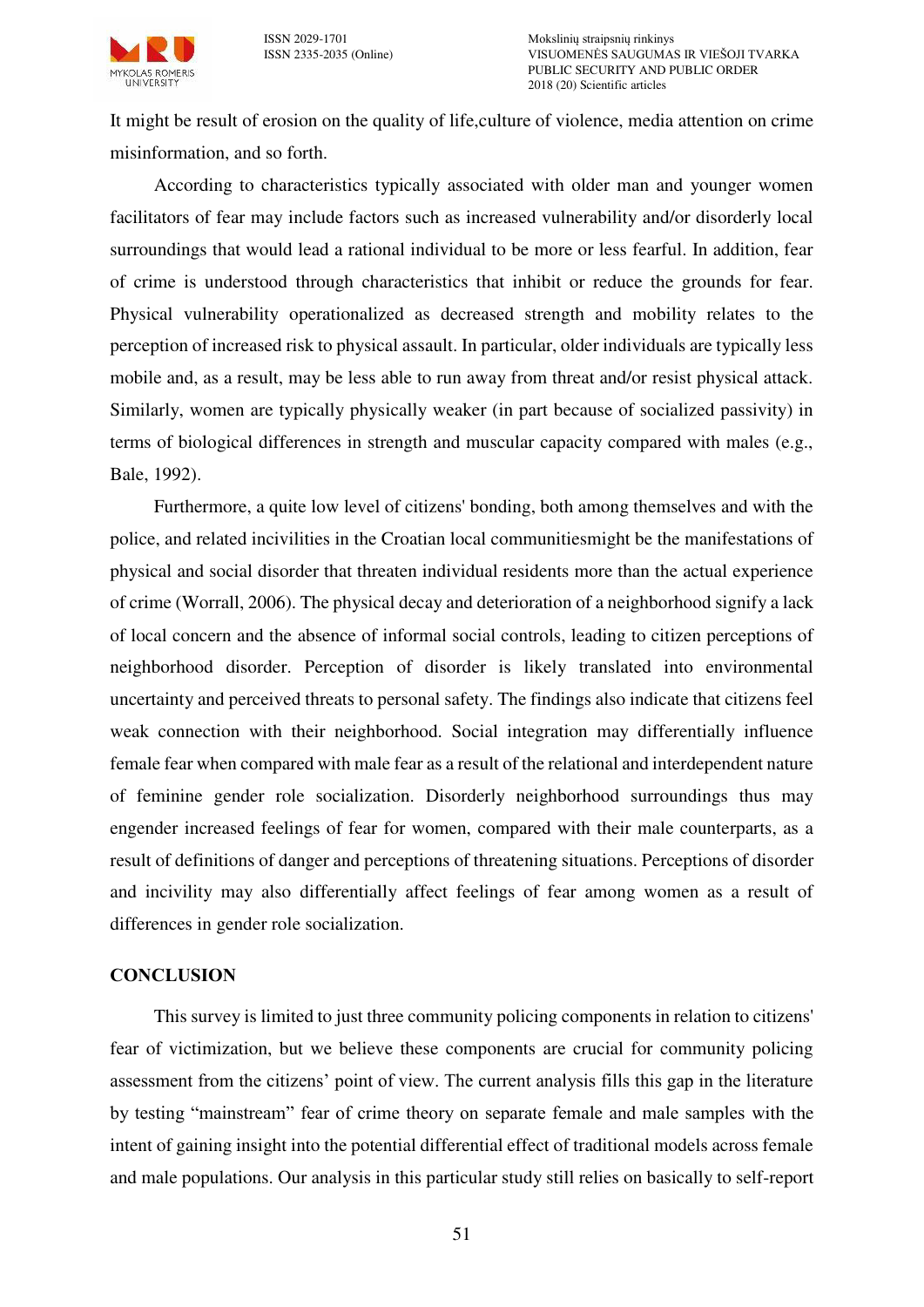

in survey responses. This reliance raises questions about common method bias and the accuracy of respondents' perceptions and their willingness to respond honestly. It is accepted that selfreport studies are weak in proving causal relationships. In fact, this original research needs to be supplemented with data from alternate sources such as systematic observation, personal interviews, telephone interviews, administrative records etc.

Additionally, research could benefit from testing the intersecting relationships between age and fear of victimization as mediated by other independent variables (e.g., income, education, profession) across both female and male samples, because it is possible that certain women and men of varying age groups may be more fearful than others and taking into consideration community-level factors such as crime rate, economic threat, cultural diversity, degree of urbanization, geographic location and so forth. Clearly support for the association between socio-demographic characteristics and citizen satisfaction with police is limited at best. Today, much more research takes into account neighborhood characteristics, which are claimed to be associated with citizen satisfaction with police.

Community policing provides valuable insights to improve feeling of safety and provide first hand information on local problems. Overall, whether perceived or real, as consistently supported by the current literature and this study, fear of victimization makes a difference in terms of citizen satisfaction with the police.In this respect, the police may focus their attention to find ways how to decrease fear of crime in terms of community policing activities. In addition, victimization was another important predictor of citizen satisfaction which has to be considered by the police organization. Police may contribute overall satisfaction of citizens by the way they handle the problem of victims although victimization *per se* is not a significant correlate of perceptions of crime, fear of victimization, or evaluations of police performance (Thomas & Hyman, 1977, 316).

## **REFERENCES**

- 1. Adu-Mireku, S. (2002). Fear of crime among residents of three communities in Accra, Ghana.
- 2. International Journal of Comparative Sociology, 43, 153–68.
- 3. Bale, P. (1992). Biological and performance variables in relation to age in male and female adolescent athletes. Journal of Sports Medicine and Physical Fitness, 32, 142-148.
- 4. Butorac, K., Cajner-Mraović, I. (2017). The Community Policing Evaluation in the Croatian Urban and Rural Communities. European Police Science and Research Bulletin, 15, 35-41, Luxembourg: Publications Office of the European Union.
- 5. Brownlow, A. (2005). A geography of men's fear. Geoforum, 36, 581–92.
- 6. Cops, D., Pleysier, S. (2011). "Doing gender" in fear of crime: The impact of gender identity on reported levels of fear of crime in adolescents and young adults. British Journal of Criminology,51, 58–74.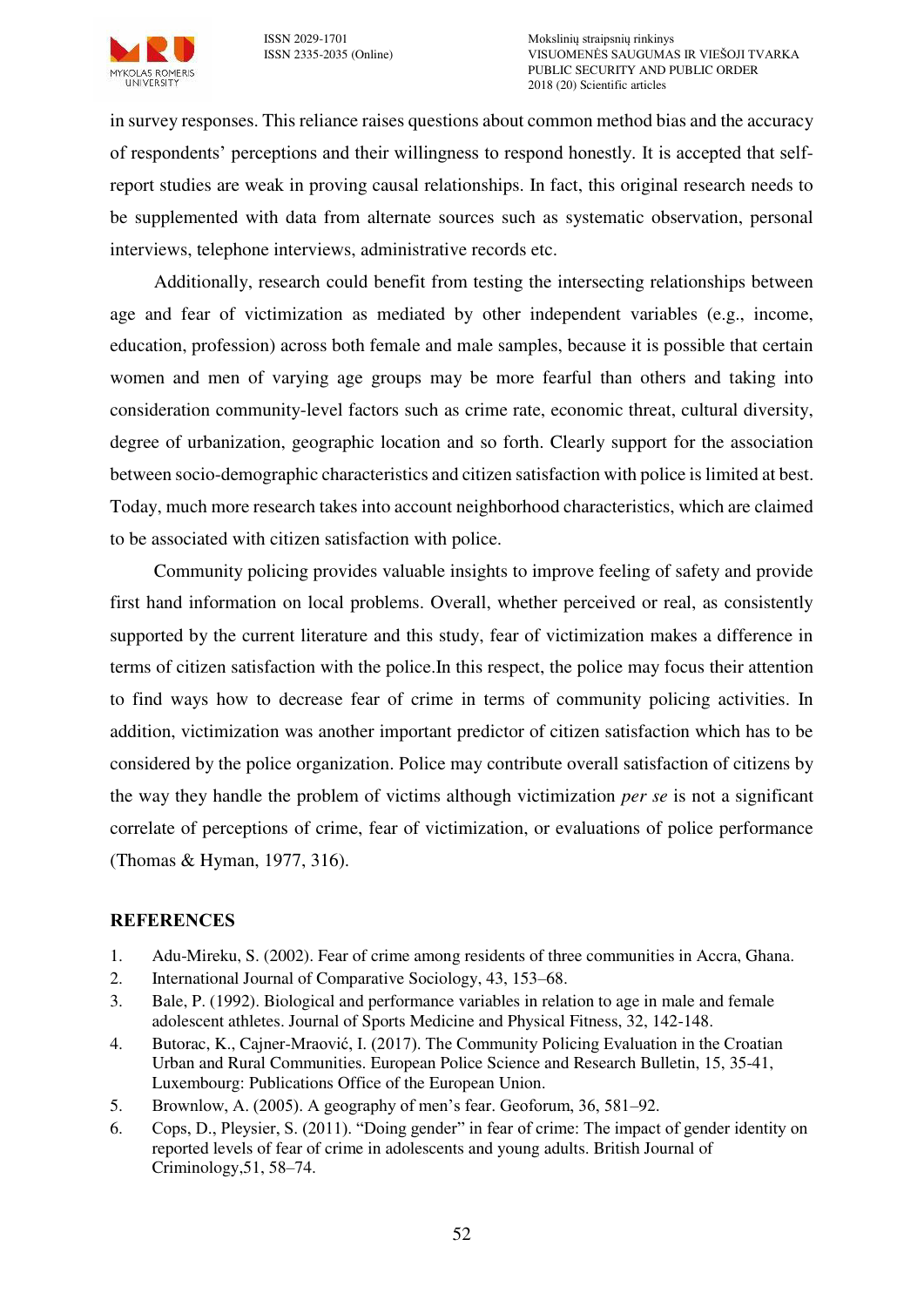

- 7. Ditton, J., Innes, M. (2005). The Role of Perceptual Intervention in the Management of
- 8. Crime Fear. In N. Tilly, ed., Handbook of Crime Prevention and Community SafetyCollumpton: Willan Publishing.
- 9. Ferraro, K. (1996). Women's fear of victimization: Shadow of sexual Assault? Social Forces, 75(2), 667-690.
- 10. Franklin, T., Franklin, C., &Fearn, N. (2008). A multilevel analysis of the vulnerability, disorder, and social integration models of fear of crime. Social Justice Research, 21, 204-227.
- 11. Goodey, J. (1997). Boys don't cry: Masculinities, fear of crime, and fearlessness. British Journal of Criminology, 37, 401–18.
- 12. Hollander, J. A. (2001). Vulnerability and dangerousness: The construction of gender through conversation about violence. Gender & Society, 15, 83–109.
- 13. Hwang, E., McGarell, E.F., Benson, B.L.(2006). Public satisfaction with the South Korean Police: The effect of residential location in a rapidly industrializing nation. Journal of Criminal Justice, 33, 585-599.
- 14. Jackson, J., Gray, E. (2010). Functional fear and public insecurities. British Journal of Criminology, 50(1), 1-22.
- 15. Jackson, J., Bradford, B. (2009). Crime, Policing and Social Order: On the Expressive Nature of Public Confidence in Policing.British Journal of Sociology, 60(3), 493-521.
- 16. Jackson, J., Stafford, M. (2009). Public Health and Fear of Crime: A Prospective Cohort
- 17. Study.British Journal of Criminology, 49(6), 832-847.
- 18. Kanan, J., & Pruitt, M. (2002). Modeling fear of crime and perceived victimization risk: (In)significance of neighborhood integration. Sociological Inquiry, 72, 527-548.
- 19. Kappeler, V., Gaines, L. (2015). Community Policing: A contemporary Perspective, NY & London: Routledge.
- 20. May, D. C. (2001). The effect of fear of sexual victimization on adolescent fear of crime.
- 21. Sociological Spectrum, 21, 141–74.
- 22. McKee, A. J. (2001). The Community Policing Evaluation Survey: Reliability, Validity and Structure. American Journal of Criminal Justice, 25(2), 199-209.
- 23. Rader, N. E. (2010). Until death do us part? Husband perceptions and responses to fear of crime. Deviant Behavior, 31, 33–59.
- 24. Sacco. V. (1993). Social Support and the Fear of Crime.Canadian Journal of Criminology, 35,187-196.
- 25. Softas-Nall, B., Bardos, A. and Fakinos, M. (1995). Fear of rape: Its perceived seriousness and likelihood among young Greek women. Violence Against Women, 1, 174–86.
- 26. Scheider, M. C., Rowell, T. & Bezdikian, V. (2003). The impact of citizen perceptions of community policing on fear of crime: Findings from twelve cities. Police Quarterly, 6, 363- 386.
- 27. Silverman, Eli B., Della-Giustina, Jo-Ann (2001). Urban policing and the fear of crime. Urban Studies, 38(5-6), 941-957.
- 28. Skogan, W., Maxfield, M. (1981), Coping with Crime, Beverly Hills: Sage.
- 29. Stergioulis, E. (2017). Police and Diversity, The Police Journal: Theory, Practice and Principles, Sage Journals, at: http://journals.sagepub.com/doi/abs/10.1177/0032258X17721136
- 30. Sutton, R.M., Farrall, S. (2005). Gender, socially desirable responding and the fear of crime: Are women really more anxious about crime? British Journal of Criminology, 45, 212-224.
- 31. Tewksbury, R. West, A. (2001). Crime victims' satisfaction with police services: An assessment in one urban community. Justice Professional, 14, 271-285.
- 32. Thomas, C. W., Hyman, J. F. (1977). Perceptions of crime, fear of victimization and public perceptions of police performance, Journal of Police Science and Administration, 5, 305– 317.
- 33. Tyler, T. (2003). Process based regulation: procedural justice, legitimacy, and the effective rule of law. Chicago: University of Chicago Press.